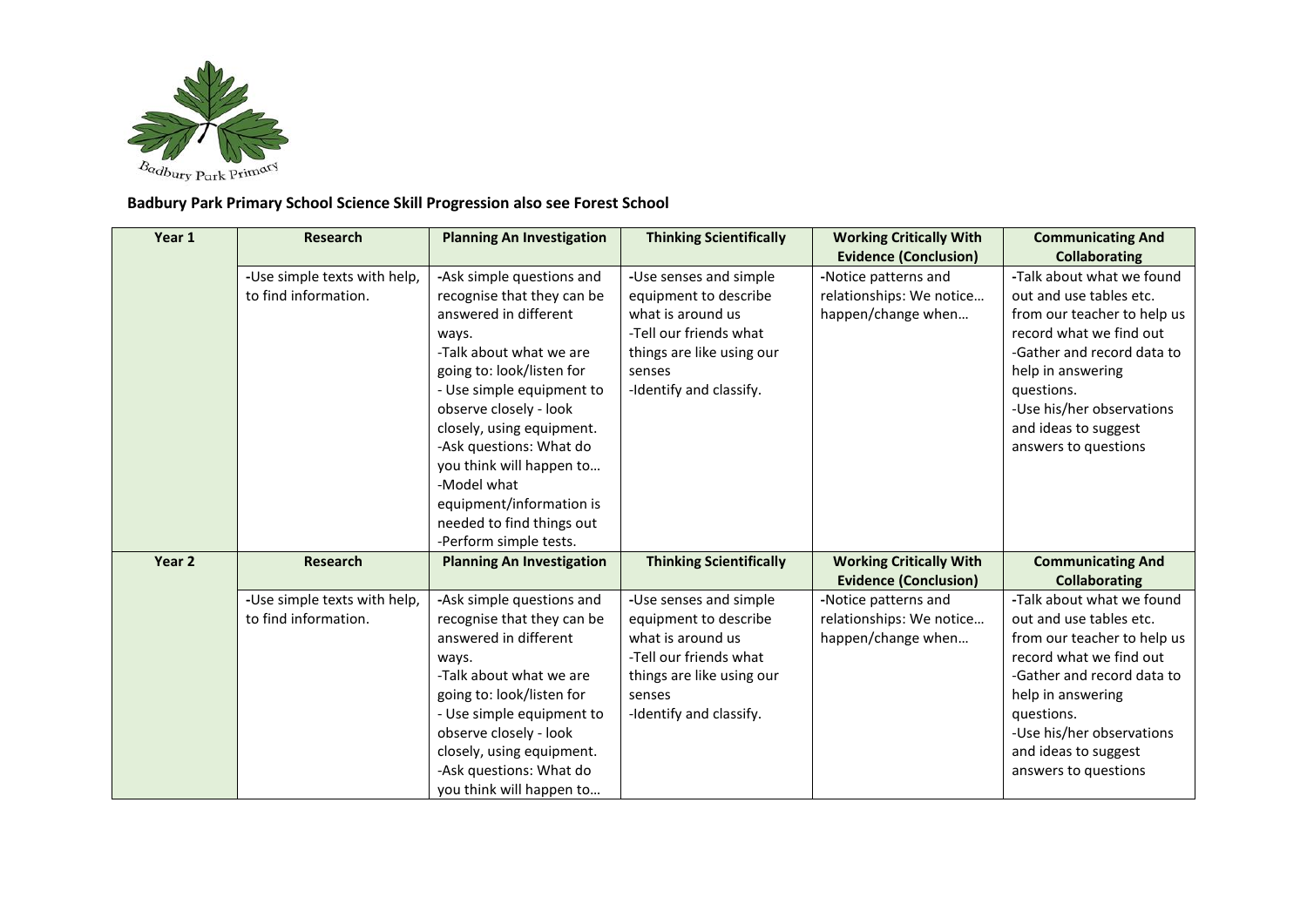

|        |                          | -Model what                      |                                |                                |                             |
|--------|--------------------------|----------------------------------|--------------------------------|--------------------------------|-----------------------------|
|        |                          | equipment/information is         |                                |                                |                             |
|        |                          | needed to find things out        |                                |                                |                             |
|        |                          | -Perform simple tests.           |                                |                                |                             |
| Year 3 | <b>Research</b>          | <b>Planning An Investigation</b> | <b>Thinking Scientifically</b> | <b>Working Critically With</b> | <b>Communicating And</b>    |
|        |                          |                                  |                                | <b>Evidence (Conclusion)</b>   | <b>Collaborating</b>        |
|        | -Begin to use texts by   | -Ask questions and use           | -Make observations and         | -Explain differences,          | -Make decision about how    |
|        | themselves to find out   | different types of scientific    | take measurements using        | similarities or changes        | to record (using simple     |
|        | information.             | enquiries to answer them.        | standard units, using a        | related to simple scientific   | scientific language)        |
|        |                          | -Decide what we are going        | range of equipment,            | ideas and processes.           | -Show you what we have      |
|        |                          | to: listen/look for and          | including thermometers         | -Use results to draw simple    | found out using notes,      |
|        |                          | measure                          | and data loggers.              | conclusions, make              | simple tables, labelled     |
|        |                          | -Talk about (or list) the        | -Gather, record, classify      | predictions for new values,    | diagrams, drawings, bar     |
|        |                          | variables that will affect       | and present data in a          | suggest improvements and       | charts (using standard      |
|        |                          | what we are observing or         | variety of ways to help with   | raise further questions.       | units)                      |
|        |                          | measuring.                       | answering questions.           |                                | -Record findings using      |
|        |                          | -Set up simple practical         |                                |                                | simple scientific language, |
|        |                          | enquiries, comparative and       |                                |                                | drawings, labelled          |
|        |                          | fair tests.                      |                                |                                | diagrams, keys, bar charts, |
|        |                          | -Make observations and           |                                |                                | and tables.                 |
|        |                          | take measurements using          |                                |                                | -Use our records to explain |
|        |                          | standard units, using a          |                                |                                | our findings through talk,  |
|        |                          | range of equipment,              |                                |                                | displays or writing         |
|        |                          | including thermometers           |                                |                                | -Use straightforward        |
|        |                          | and data loggers.                |                                |                                | scientific evidence to      |
|        |                          |                                  |                                |                                | answer questions or to      |
|        |                          |                                  |                                |                                | support my findings.        |
| Year 4 | <b>Research</b>          | <b>Planning An Investigation</b> | <b>Thinking Scientifically</b> | <b>Working Critically With</b> | <b>Communicating And</b>    |
|        |                          |                                  |                                | <b>Evidence (Conclusion)</b>   | <b>Collaborating</b>        |
|        | -Use texts independently | -Ask relevant questions and      | -Make systematic and           | -Identify differences,         | -Record findings using      |
|        | to find information.     | use different types of           | careful observations, and      | similarities or changes        | simple scientific language, |
|        |                          |                                  | take accurate                  |                                | drawings, labelled          |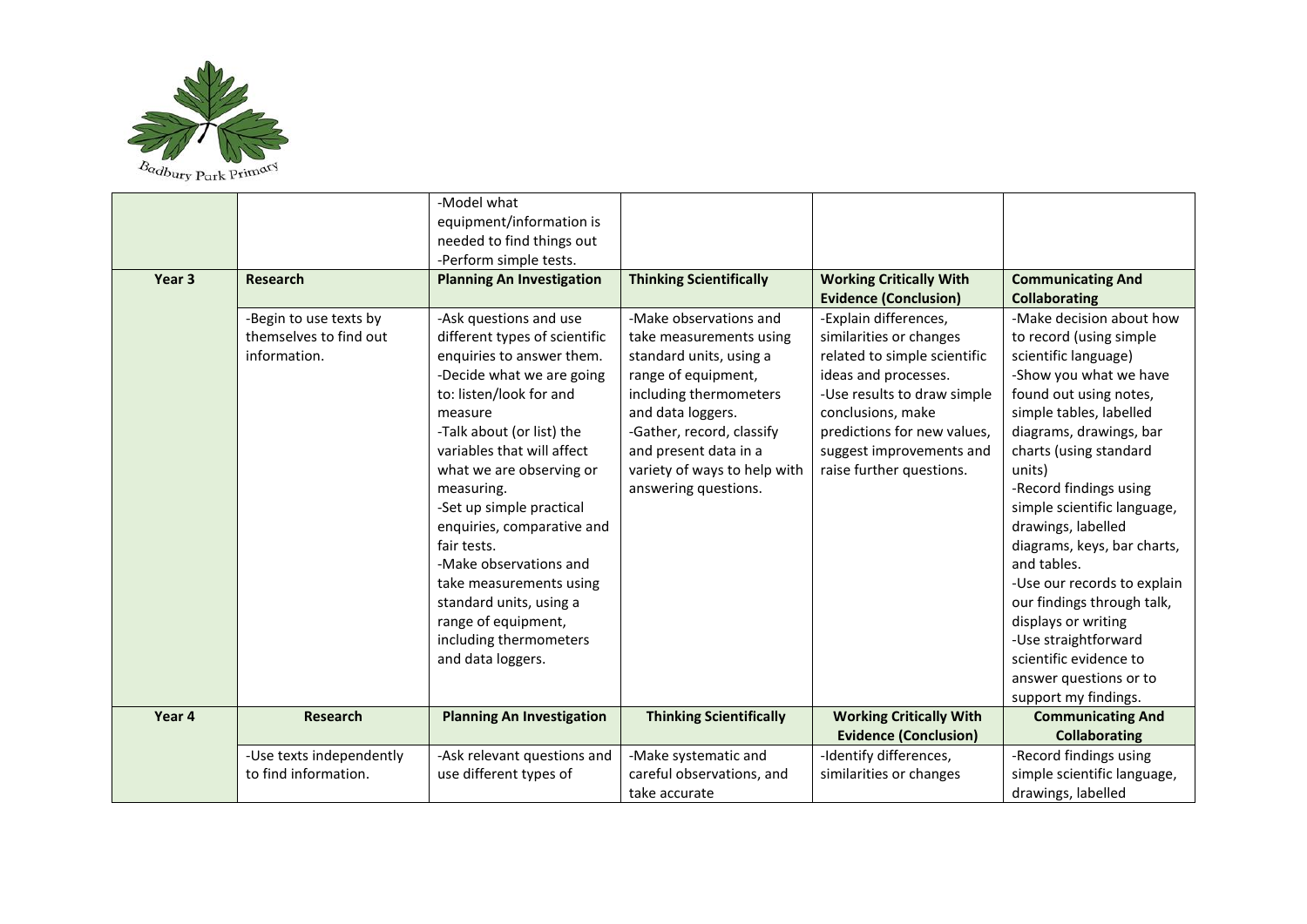

| scientific enquiries to      | measurements using           | related to scientific ideas | diagrams, keys, bar charts, |
|------------------------------|------------------------------|-----------------------------|-----------------------------|
| answer them.                 | standard units, using a      | and processes.              | and tables.                 |
| -Set up practical enquiries, | range of equipment,          | -Use results to draw simple | -Use scientific evidence to |
| comparative and fair tests.  | including thermometers       | conclusions, make           | answer questions or to      |
| -Make systematic and         | and data loggers.            | predictions for new values, | support my findings.        |
| careful observations, and    | -Gather, record, classify    | suggest improvements and    |                             |
| take accurate                | and present data in a        | raise further questions.    |                             |
| measurements using           | variety of ways to help with |                             |                             |
| standard units, using a      | answering questions.         |                             |                             |
| range of equipment,          |                              |                             |                             |
| including thermometers       |                              |                             |                             |
| and data loggers.            |                              |                             |                             |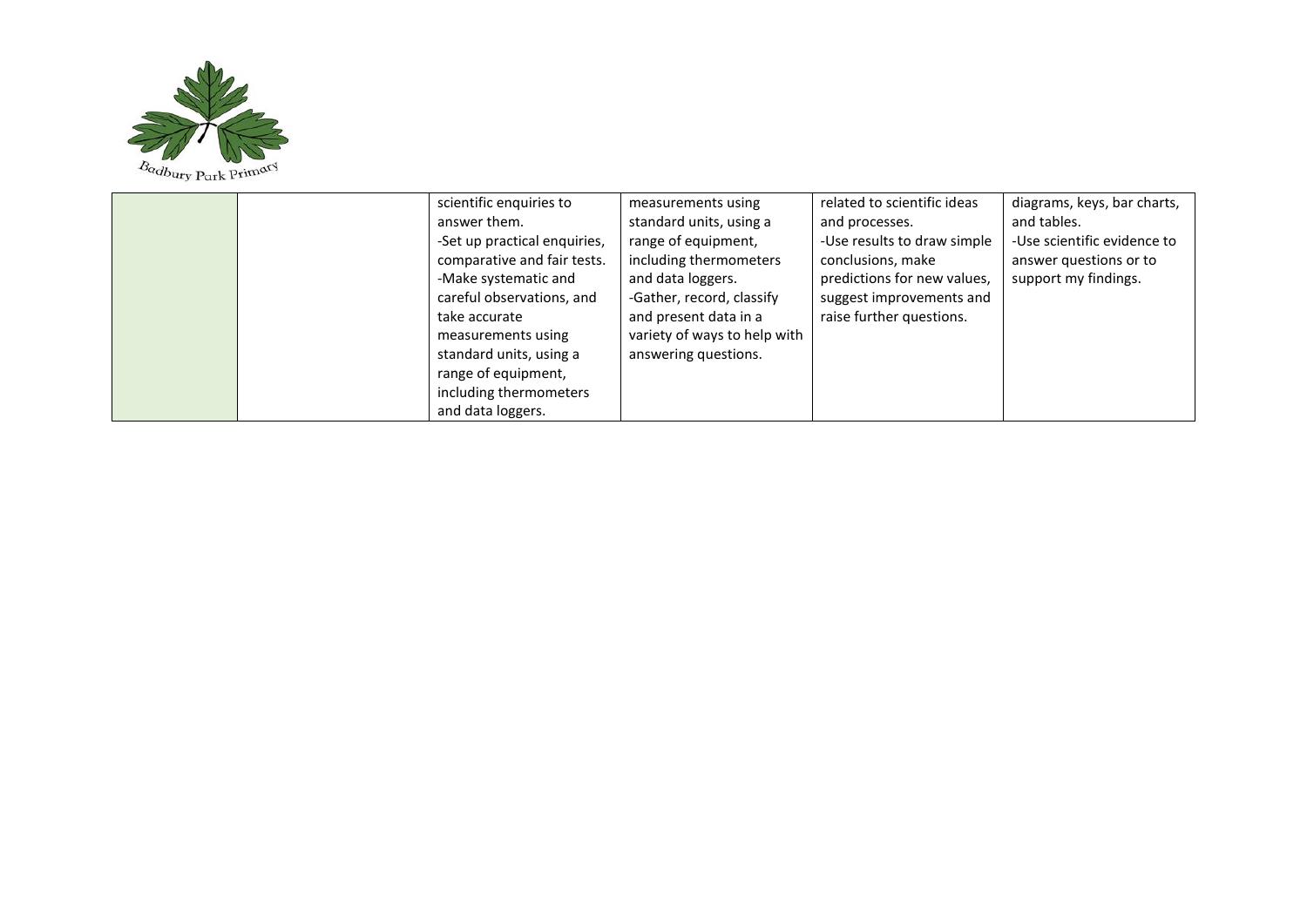

|        | <b>Research</b>                                  | <b>Planning An Investigation</b>                                                                                                                                                                                                                                                                                                                                                                                                 | <b>Thinking Scientifically</b>                                                                                                                                                                                                                                                                            | <b>Working Critically With</b>                                                                                                                      | <b>Communicating And</b>                                                                                                                                                                                                                                                                                                                                                                                                                                                                                             |
|--------|--------------------------------------------------|----------------------------------------------------------------------------------------------------------------------------------------------------------------------------------------------------------------------------------------------------------------------------------------------------------------------------------------------------------------------------------------------------------------------------------|-----------------------------------------------------------------------------------------------------------------------------------------------------------------------------------------------------------------------------------------------------------------------------------------------------------|-----------------------------------------------------------------------------------------------------------------------------------------------------|----------------------------------------------------------------------------------------------------------------------------------------------------------------------------------------------------------------------------------------------------------------------------------------------------------------------------------------------------------------------------------------------------------------------------------------------------------------------------------------------------------------------|
| Year 5 |                                                  |                                                                                                                                                                                                                                                                                                                                                                                                                                  |                                                                                                                                                                                                                                                                                                           | <b>Evidence (Conclusion)</b>                                                                                                                        | <b>Collaborating</b>                                                                                                                                                                                                                                                                                                                                                                                                                                                                                                 |
|        | - Select information from a<br>range of sources. | -Plan different types of<br>scientific enquiries to<br>answer questions,<br>including recognising and<br>controlling variables where<br>necessary<br>-Ask our own scientific<br>questions<br>-Make our own decisions<br>about the type of enquiry<br>to carry out.<br>-Take measurements,<br>using a range of scientific<br>equipment, with increasing<br>accuracy and precision,<br>taking repeat readings<br>when appropriate. | -Take measurements, using<br>a range of scientific<br>equipment, with increasing<br>accuracy and precision,<br>taking repeat readings<br>when appropriate.<br>-Use a classification key<br>-Use a data base (record<br>cards, computers etc.) to<br>describe and classify living<br>things and materials. | -Use test results to make<br>predictions to set up<br>further comparative and<br>fair tests.<br>-Suggest improvements to<br>our method and say why. | -Record data and results of<br>increasing complexity,<br>using scientific diagrams<br>and labels, classification<br>keys, tables, scatter graphs,<br>bar and line graphs.<br>-Talk about and present<br>findings from enquiries,<br>including conclusions,<br>causal relationships and<br>explanations of how<br>reliable the information is.<br>-Use or record to explain<br>the relationship between<br>variables (ererrule).<br>-Present our findings to an<br>audience using displays,<br>written text and power |
|        |                                                  |                                                                                                                                                                                                                                                                                                                                                                                                                                  |                                                                                                                                                                                                                                                                                                           |                                                                                                                                                     | point etc.<br>-Describe using a model.                                                                                                                                                                                                                                                                                                                                                                                                                                                                               |
| Year 6 | <b>Research</b>                                  | <b>Planning An Investigation</b>                                                                                                                                                                                                                                                                                                                                                                                                 | <b>Thinking Scientifically</b>                                                                                                                                                                                                                                                                            | <b>Working Critically With</b>                                                                                                                      | <b>Communicating And</b>                                                                                                                                                                                                                                                                                                                                                                                                                                                                                             |
|        |                                                  |                                                                                                                                                                                                                                                                                                                                                                                                                                  |                                                                                                                                                                                                                                                                                                           | <b>Evidence (Conclusion)</b>                                                                                                                        | <b>Collaborating</b>                                                                                                                                                                                                                                                                                                                                                                                                                                                                                                 |
|        | -Select information from a                       | -Plan different types of                                                                                                                                                                                                                                                                                                                                                                                                         | -Take accurate                                                                                                                                                                                                                                                                                            | -From the data in our                                                                                                                               | -Record complex data and                                                                                                                                                                                                                                                                                                                                                                                                                                                                                             |
|        | range of sources.                                | scientific enquiries to                                                                                                                                                                                                                                                                                                                                                                                                          | measurements, using a                                                                                                                                                                                                                                                                                     | graph/table we found out                                                                                                                            | results using scientific                                                                                                                                                                                                                                                                                                                                                                                                                                                                                             |
|        |                                                  | answer questions,                                                                                                                                                                                                                                                                                                                                                                                                                | range of scientific                                                                                                                                                                                                                                                                                       | the relationships between                                                                                                                           | diagrams and labels,                                                                                                                                                                                                                                                                                                                                                                                                                                                                                                 |
|        |                                                  | including recognising and                                                                                                                                                                                                                                                                                                                                                                                                        | equipment, taking repeat                                                                                                                                                                                                                                                                                  | X and Y                                                                                                                                             | classification keys, tables,                                                                                                                                                                                                                                                                                                                                                                                                                                                                                         |
|        |                                                  | controlling variables where                                                                                                                                                                                                                                                                                                                                                                                                      | readings when appropriate                                                                                                                                                                                                                                                                                 | (e.g. the ererrule: the                                                                                                                             | scatter graphs, bar and line                                                                                                                                                                                                                                                                                                                                                                                                                                                                                         |
|        |                                                  | necessary                                                                                                                                                                                                                                                                                                                                                                                                                        | -Use a classification key                                                                                                                                                                                                                                                                                 | faster the X the slower the                                                                                                                         | graphs.                                                                                                                                                                                                                                                                                                                                                                                                                                                                                                              |
|        |                                                  | -Ask our own scientific                                                                                                                                                                                                                                                                                                                                                                                                          | -Use a data base (record                                                                                                                                                                                                                                                                                  | Y)                                                                                                                                                  | -Choose the best way to                                                                                                                                                                                                                                                                                                                                                                                                                                                                                              |
|        |                                                  | questions                                                                                                                                                                                                                                                                                                                                                                                                                        | cards, computers etc.) to                                                                                                                                                                                                                                                                                 |                                                                                                                                                     | record data including                                                                                                                                                                                                                                                                                                                                                                                                                                                                                                |